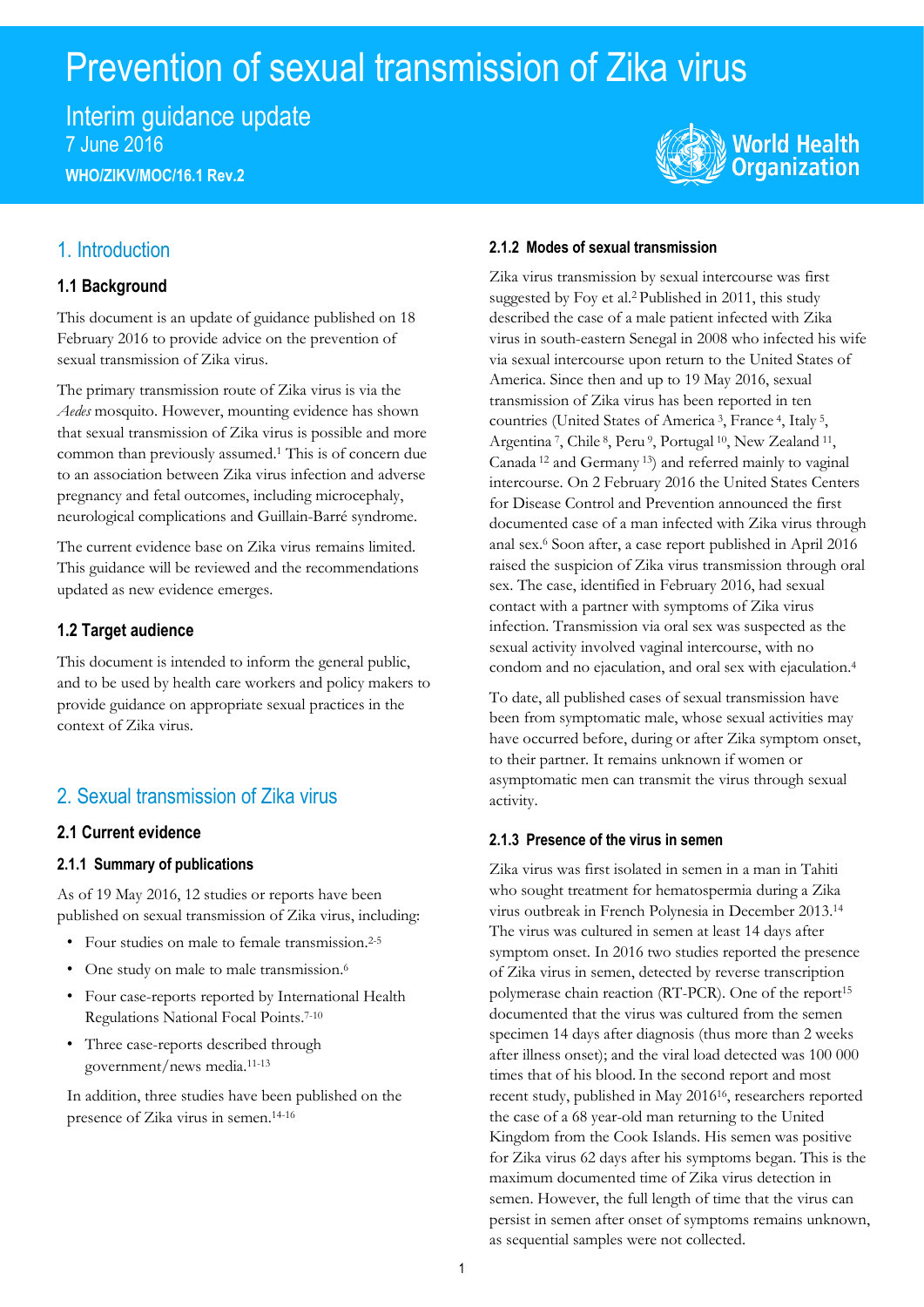# 3. Presence of Zika virus in other body fluids

Publications on the presence of Zika virus in other body fluids that may be involved in sexual transmission have also been considered. Studies have reported the presence of Zika virus by RT-PCR in saliva <sup>17, 18</sup> and urine <sup>14, 15, 18-25</sup>. The persistent shedding of Zika virus ribonucleic acid (RNA) in both fluids has been found up to 29 days after the onset of infection. Culture of Zika virus in urine 14, 18, 20, <sup>26</sup> and saliva<sup>18</sup> has also been reported, with the virus cultured at day six after symptom onset for both fluids.

## 4. Interim recommendations

Based on growing evidence that Zika virus can be sexually transmitted, WHO recommends:

- 1. Country health programmes should ensure that:
	- a. All people (male and female) with Zika virus infection and their sexual partners (particularly pregnant women) receive information about the risks of sexual transmission of Zika virus, contraceptive measures and safer sexual practices<sup>a</sup>, and are provided with condoms.
	- b. Women who have had unprotected sex and do not wish to become pregnant due to concerns about Zika virus infection have ready access to emergency contraceptive services and counselling.<sup>27</sup>
	- c. In order to prevent adverse pregnancy and fetal outcomes, men and women of reproductive age, living in areas where local transmission of Zika virus is known to occur, be correctly informed and oriented to consider delaying pregnancy; and follow recommendations (including the consistent use of condoms) to prevent human immunodeficiency virus (HIV), other sexually transmitted infections, and unwanted pregnancies.27, 28
- 2. Sexual partners of pregnant women, living in or returning from areas where local transmission of Zika virus is known to occur, should practice safer se[x](#page-1-0)<sup>a</sup> or abstinence from sexual activity for at least the whole duration of the pregnancy.
- 3. Couples or women planning a pregnancy<sup>b</sup> who are returning from areas where transmission of Zika virus is known to occur, are strongly recommended to wait at least 8 weeks before trying to conceive to ensure that any possible Zika virus infection has cleared; and 6 months if the male partner was symptomatic.
- 4. Men and women returning from areas where transmission of Zika virus is known to occur should adopt safer sex practices or consider abstinence for at least 8 weeks<sup>c</sup> upon return.
	- a. If before or during that period Zika virus symptoms (rash, fever, arthralgia, myalgia or conjunctivitis <sup>29</sup>) occur, men should adopt safer sex<sup>a</sup> practices or consider abstinence for at least 6 monthsd. Women should be correctly informed about this recommendation.
	- b. WHO does not recommend routine semen testing to detect Zika virus. However, symptomatic men can be offered semen testing at the end of the 8 week period after return, according to country policy.
- 5. Independently of considerations regarding Zika virus, WHO always recommends the use of safer sexual practices including correct and consistent use of condoms to prevent HIV, other sexually transmitted infections and unwanted pregnancies. 27

# <span id="page-1-0"></span>5. Guidance development

### **5.1 Acknowledgements**

This document has been updated with new evidence appearing in the literature by a guideline development group composed of staff from the Departments of Reproductive Health and Research; and Pandemic and Epidemic Diseases, WHO Geneva (Ian Askew, Nathalie Broutet, Pierre Formenty, Bela Ganatra, Sami Gottlieb, Metin Gulmezoglu, Ronnie Johnson, Edna Kara, Rajat Khosla, James Kiarie, Qiu Yi Khut, William Perea Caro, Melanie Taylor; Teodora Wi), and the Department of Communicable Diseases and Health Analysis, (Sylvain Aldighieri, Maeve Brito de Mello, Massimo Ghidinelli, Rodolfo Gomez, Maria del Pilar Ramon Pardo) and the Knowledge Management, Bioethics and Research Office, WHO Regional Office for the Americas (Ludovic Reveiz).

1

l a Safer sexual practices include: postponing sexual debut; non-penetrative sex; correct and consistent use of male or female condoms; and reducing the number of sexual partners. 30

b See separate WHO guidance on 'Pregnancy management in the context of Zika virus infection' for further details (available online a[t http://www.who.int](http://www.who.int/csr/resources/publications/zika/pregnancy-management/en/) [/csr/resources/publications/zika/pregnancy-management/en/\)](http://www.who.int/csr/resources/publications/zika/pregnancy-management/en/)

 $\epsilon$  As the exact incubation period for Zika virus is still unknown, this period is based on the estimated upper limit of the incubation period of 14 days for related flaviviruses. <sup>31</sup> To this period, three times the longest published period of viremia after symptom onset (11 days)<sup>32</sup> has been added, and additional time allowed for variability in individuals' immune systems. This was also the approach adopted by the United States Centers for Disease Control and Prevention. 33

<sup>d</sup> The recommendation on condom use is a conservative measure based on evidence to date. Given the limited data on the duration of Zika virus in semen, the longest documented time period for the persistence of detectable Zika virus RNA particles in the semen (62 days) after symptom onset has been multiplied by three.<sup>16</sup> This is in line with recommendations made by the United States Centers for Disease Control and Prevention.<sup>33</sup>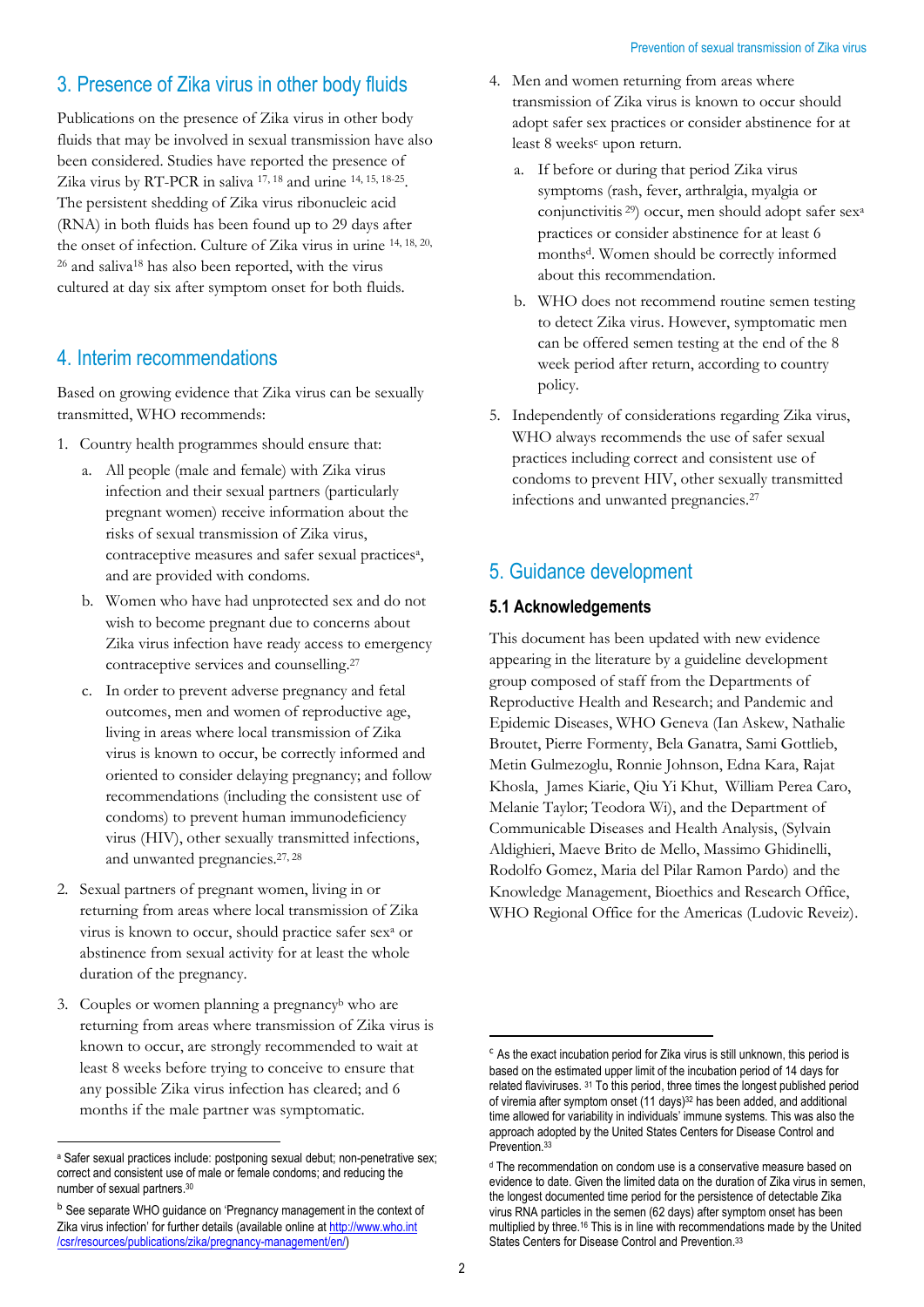#### **5.2 Guidance development methods**

This document was developed based on a review of relevant literature and guideline development group discussion and consensus. Relevant literature was sourced from MEDLINE using the following search terms: flavivirus; sexual transmission; transmission; and Zika. The guideline development group reached consensus on the recommendations through group discussion.

#### **5.3 Declaration of interests**

Interests have been declared in-line with WHO policy and no conflicts of interest identified from any of the contributors.

#### **5.4 Review date**

Unless important changes are urged by new evidence, these recommendations will remain valid until November 2016 if no new data become available before this date. The Department of Reproductive Health and Research at WHO Geneva will be responsible for reviewing this guideline at that time in light of new and available evidence, and updating it as appropriate.

### 6. References

- 1. WHO Media Center WHO Director General addresses media after Zika Emergency Committee. 08/03/2016 [http://www.who.int/mediacentre/news/statements/2016/z](http://www.who.int/mediacentre/news/statements/2016/zika-ec/en/) [ika-ec/en/](http://www.who.int/mediacentre/news/statements/2016/zika-ec/en/) Accessed 14 May 2016
- 2. Foy BD, Kobylinski KC, Chilson Foy JL, et al. 'Probable non-vector-borne transmission of Zika virus', Colorado, USA. *Emerg Infect Dis.* 2011;17(5):880–88
- 3. Hill SL, Russell K, Hennessey M, et al. Transmission of Zika virus through sexual contact with travellers to areas of ongoing transmission — continental United States, 2016. MMWR Morb Mortal Wkly Rep 2016;65:215-216
- 4. D'Ortenzio E, Matheron S, de Lamballerie X, Hubert B, Piorkowski G, Maquart M, Descamps D,Damond F, Yazdanpanah Y, Leparc-Goffart I. Evidence of sexual transmission of Zika virus. *N Engl J Med*. 2016 Apr 1
- 5. Venturi G, Zammarchi L, Fortuna C, Remoli M, Benedetti E, Fiorentini C, Trotta M, Rizzo C, Mantella A, Rezza G, Bartoloni A. An autochthonous case of Zika due to possible sexual transmission, Florence, Italy, 2014. *Euro Surveill.* 2016;21(8):pii=30148. DOI: [http://dx.doi.org/10.2807](http://dx.doi.org/10.2807‌/1560-7917.ES.2016.21.8.30148) [/1560-7917.ES.2016.21.8.30148](http://dx.doi.org/10.2807‌/1560-7917.ES.2016.21.8.30148) Accessed 27 April 2016
- Deckard DT, Chung WM, Brooks JT, et al. Male-to-Male Sexual Transmission of Zika Virus — Texas, January 2016. MMWR Morb Mortal Wkly Rep 2016;65:372–374. DOI: <http://dx.doi.org/10.15585/mmwr.mm6514a3.> Accessed 27 April 2015
- 7. WHO Zika virus infection Disease Outbreak News (07/03/2016). [http://www.who.int/csr/don/7-march-2016](http://www.who.int/csr/don/7-march-2016-zika-argentina-and-france/en/) [zika-argentina-and-france/en/](http://www.who.int/csr/don/7-march-2016-zika-argentina-and-france/en/) Accessed 27 April 2016
- 8. WHO Zika virus infection Disease Outbreak News (15/04/2016). [http://www.who.int/csr/don/15-april-2016](http://www.who.int/csr/don/15-april-2016-zika-chile/en/) [zika-chile/en/](http://www.who.int/csr/don/15-april-2016-zika-chile/en/) Accessed 27 April 2016
- 9. WHO Zika virus infection Disease Outbreak News (21/04/2016). [http://www.who.int/csr/don/21-april-2016](http://www.who.int/csr/don/21-april-2016-zika-peru/en/) [zika-peru/en/](http://www.who.int/csr/don/21-april-2016-zika-peru/en/) Accessed 27 April 2016
- 10. WHO Zika virus, microcephaly and Guillain-Barré syndrome. Situation Report 21/04/2016[. http://apps.who.int/iris](http://apps.who.int/iris‌/bitstream/10665/205505/1/zikasitrep_21Apr2016_eng.pdf?ua=1) [/bitstream/10665/205505/1/zikasitrep\\_21Apr2016\\_eng.pdf](http://apps.who.int/iris‌/bitstream/10665/205505/1/zikasitrep_21Apr2016_eng.pdf?ua=1) [?ua=1](http://apps.who.int/iris‌/bitstream/10665/205505/1/zikasitrep_21Apr2016_eng.pdf?ua=1) Accessed 27 April 2016
- 11. Possible case of sexual transmission of Zika virus Ministry of Health Manatu Hauora. [http://www.health.govt.nz/news](http://www.health.govt.nz/news-media/media-releases/possible-case-sexual-transmission-zika-virus) [-media/media-releases/possible-case-sexual-transmission](http://www.health.govt.nz/news-media/media-releases/possible-case-sexual-transmission-zika-virus)[zika-virus](http://www.health.govt.nz/news-media/media-releases/possible-case-sexual-transmission-zika-virus) Accessed 27 April 2016
- 12. Government of Canada News. Statement from the Chief Public Health Officer of Canada and Ontario's Chief Medical Officer of Health on the first positive case of sexually transmitted Zika Virus.26/04/2016. [http://news.gc](http://news.gc.ca/web/article-en.do?nid=1056379) [.ca/web/article-en.do?nid=1056379](http://news.gc.ca/web/article-en.do?nid=1056379) Accessed 14 May 2016
- 13. ABC News Germany reports 1st sexual transmission of Zika virus[. http://abcnews.go.com/Health/wireStory/germany](http://abcnews.go.com/Health/wireStory/germany-reports-1st-sexual-transmission-zika-virus-39093203)[reports-1st-sexual-transmission-zika-virus-39093203.](http://abcnews.go.com/Health/wireStory/germany-reports-1st-sexual-transmission-zika-virus-39093203)  Accessed 19 May 2016
- 14. Musso D, Roche C, Robin E, Nhan T, Teissier A, Cao-Lormeau VM. Potential sexual transmission of Zika virus; *Emerg Infect Dis.* 2015, Feb;21(2):359-61
- 15. Mansuy JM, Dutertre M, Mengelle C, et al. Zika virus: high infectious viral load in semen, a new sexually transmitted pathogen? *Lancet Infect Dis* 2016;16:405-405.
- 16. Atkinson B, Hearn P, Afrough B, Lumley S, Carter D, Aarons EJ, et al. Detection of Zika virus in semen [letter]. *Emerg Infect Dis.* 5 May 2016
- 17. Musso D, Roche C, Nhan TX, Robin E, Teissier A, Cao-Lormeau VM. Detection of Zika virus in saliva.*J Clin Virol*. 2015;68:53-5.DOI: 10.1016/j.jcv.2015.04.021 PMID: 26071336
- 18. Barzon L, Pacenti M, Berto A, et al. Isolation of infectious Zika virus from saliva and prolonged viral RNA shedding in a traveller returning from the Dominican Republic to Italy, January 2016. *Euro Surveill* 2016;21
- 19. A.C. Gourinat, O. O'Connor, E. Calvez, C. Goarant, M. Dupont-Rouzeyrol.Detection of Zika virus in urine.*Emerg. Infect. Dis.*, 21 (2015), pp. 84–86
- 20. Fonseca K, Meatherall B, Zarra D, Drebot M, MacDonald J, Pabbaraju K, et al. First case of Zika virus infection in a returning Canadian traveler. *Am J Trop Med Hyg*. 2014;91(5):1035-8. Available from: DOI: 10.4269/ajtmh.14- 0151 PMID: 25294619
- 21. Shinohara K, Kutsuna S, Takasaki T, Moi ML, Ikeda M, Kotaki A, Yamamoto K, Fujiya Y, Mawatari M, Takeshita N [Zika fever imported from Thailand to Japan, and diagnosed](https://www.ncbi.nlm.nih.gov/pubmed/26782128)  [by PCR in the urines.,](https://www.ncbi.nlm.nih.gov/pubmed/26782128) Hayakawa K, Kanagawa S, Kato Y, Ohmagari *N.J Travel Med*. 2016 Jan 18;23(1). pii: tav011. doi: 10.1093/jtm/tav011
- 22. Korhonen EM, Huhtamo E, Smura T, Kallio-Kokko H, Raassina M, Vapalahti O[. Zika virus infection in a traveller](https://www.ncbi.nlm.nih.gov/pubmed/26794427)  [returning from the Maldives, June 2015.](https://www.ncbi.nlm.nih.gov/pubmed/26794427) *Euro Surveill*. 2016;21(2). doi: 10.2807/1560-7917.ES.2016.21.2.30107.
- 23. Campos GS, Bandeira AC, Sardi SI. [Zika Virus Outbreak,](https://www.ncbi.nlm.nih.gov/pubmed/26401719)  [Bahia, Brazil.](https://www.ncbi.nlm.nih.gov/pubmed/26401719) *Emerg Infect Dis*. 2015 Oct;21(10):1885-6. doi: 10.3201/eid2110.150847. PMID: 26401719
- 24. de M Campos R, Cirne-Santos C, Meira GL, Santos LL, de Meneses MD, Friedrich J, Jansen S, Ribeiro MS, da Cruz IC, Schmidt-Chanasit J, Ferreira D[F.Prolonged detection of Zika](https://www.ncbi.nlm.nih.gov/pubmed/26921737)  [virus RNA in urine samples during the ongoing Zika virus](https://www.ncbi.nlm.nih.gov/pubmed/26921737)  [epidemic in Brazil.](https://www.ncbi.nlm.nih.gov/pubmed/26921737) *J Clin Virol.* 2016 Apr;77:69-70. doi: 10.1016/j.jcv.2016.02.009
- 25. Rozé B, Najioullah F, Fergé JL, Apetse K, Brouste Y, Cesaire R, Fagour C, Fagour L, Hochedez P, Jeannin S, Joux